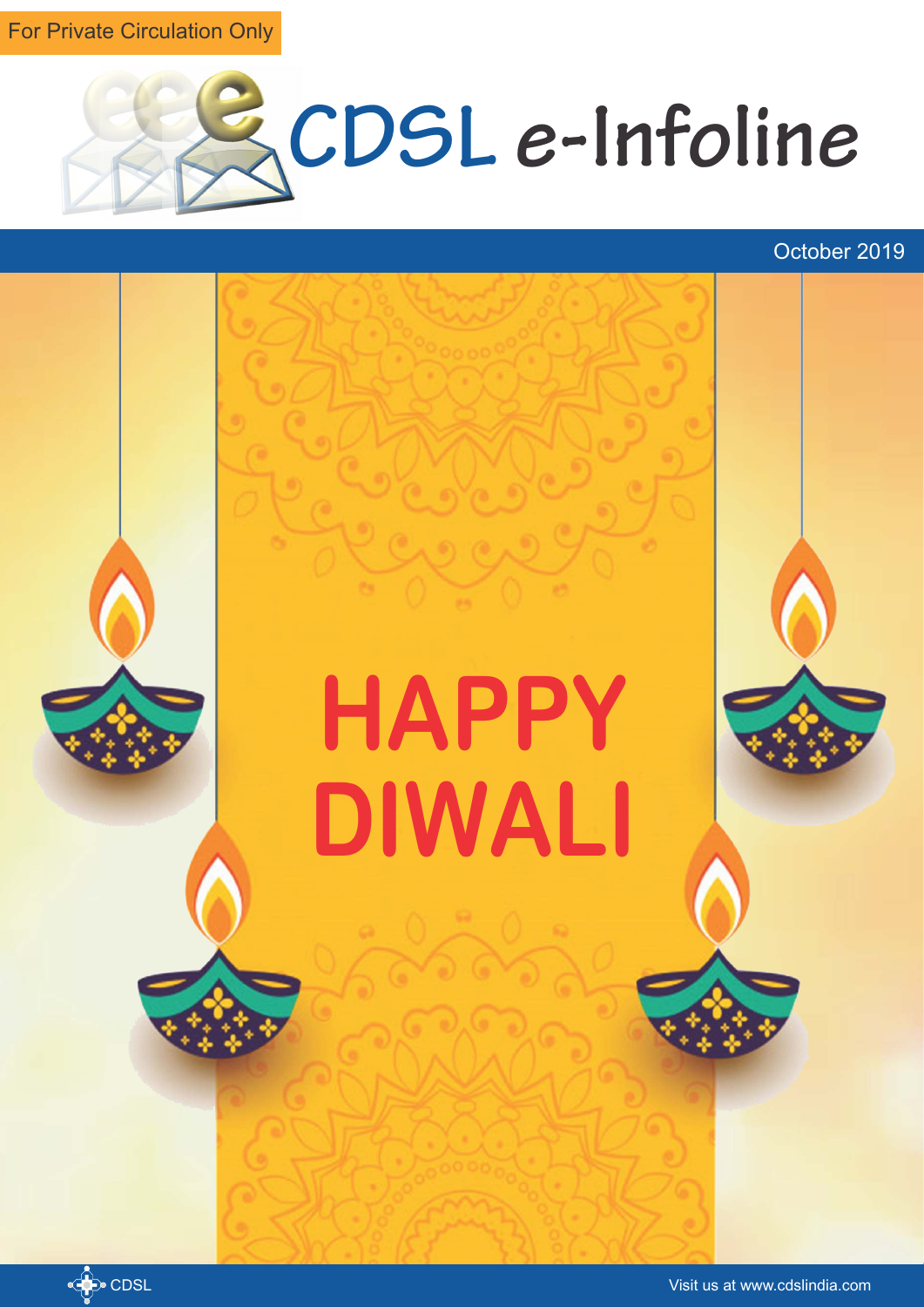# **CDSL e-Infoline**



During the last 12 months, the number of active BO accounts with CDSL has increased from 1.61 Crore as on September 30, 2018 to 1.88 Crore as on September 30, 2019, which indicates growth of 16.77%.



As on September 30, 2019 CDSL has 601 DPs offering DP services from over 19,000 locations across the country. These DPs comprise of CMs, Banks, NBFCs & Custodians.



**Unique Companies Admitted** 

The securities of almost all listed companies have been admitted with CDSL for demat. Further, a large number of Private Limited and unlisted companies are also admitted with CDSL. As on September 30, 2019, the securities of 14,225 unique companies have been admitted for demat with CDSL.

## **ISSUE OF SECURITIES IN DEMATERIALISED FORM BY UNLISTED PUBLIC COMPANIES**

Ministry of Corporate Affairs (MCA), vide its circular [CDSL/OPS/RTA/POLCY/-2018/119](https://www.cdslindia.com/publications/commprocedure.aspx?eventid=RTA2018-119) dated September 10, 2018 has made amendments to the Companies (Prospectus and Allotment of Securities) Rules, 2014.

The circular specifies that every unlisted public company shall facilitate dematerialisation of all its existing securities by:

- Making necessary application to a depository as defined in clause (e) of subsection (1) of section 2 of the Depositories Act, 1996.
- Shall secure International Security Identification Number (ISIN) for each type of security.
- Inform all its existing security holders about such facility.

In order to fulfil the above requirements, we invite you to admit your securities with CDSL. For a detailed procedure and documentation, kindly visit <u>[https://www.cdslindia.com/issuer/issuerjoiningpro.html.](https://www.cdslindia.com/issuer/issuer-joiningpro.html)</u> For further clarification / information in this regard, kindly contact MS. Neeta Phadke, Ms. Vaishali Dhumal, Ms. Veena Yadav and Mr. Santosh Kulkarni on (022) 2305-8683 / 8688 / 8695 / 8690 and email on issueradmission@cdslindia.com.

### **STATEMENT OF ACCOUNTS IN ELECTRONIC FORM**

SEBI, vide its circular no. MRD/DoP/Dep/Cir-27/2004 dated August 16, 2004, has permitted the Depository Participants to replace the physical copies of transaction and holding statements with electronic statements. As per the circular it has been decided to permit the DPs to provide transaction statements and other documents to the Beneficial Owners under Digital signature, as governed under the Information Technology Act, 2000, subject to the DP entering into a legally enforceable arrangement with the BO for the said purpose. The providing of transaction statements and other documents in the aforesaid manner would be deemed to be in compliance of the provisions of the Regulation 43 of SEBI (Depositories & Participants) Regulations, 1996. BOs are therefore requested to update their e-mail id in their demat account by approaching their DP to receive timely electronic statements. BOs may also use CDSL's easi login to update the e-mail id in their demat account.

DP and BO need not enter into a separate stamped agreement for the purpose of sending/receiving statements by an electronic mode, provided that:

- 1. Any BO who wishes to avail such a service from the DP will be required to inform the concerned participant specifically in writing separately or as part of account opening form regarding his decision and will also inform the email id on which e-statement will be sent. If no email id is mentioned separately then statement shall be sent at Sole / First Holders email id stated in the account opening form.
- 2. Further, if such a BO decides to withdraw his consent to receive such statements electronically, he may inform the DP accordingly in writing. After receipt of such communication from the BO, the DP shall be bound to forward the statement of accounts in physical mode to such a BO.